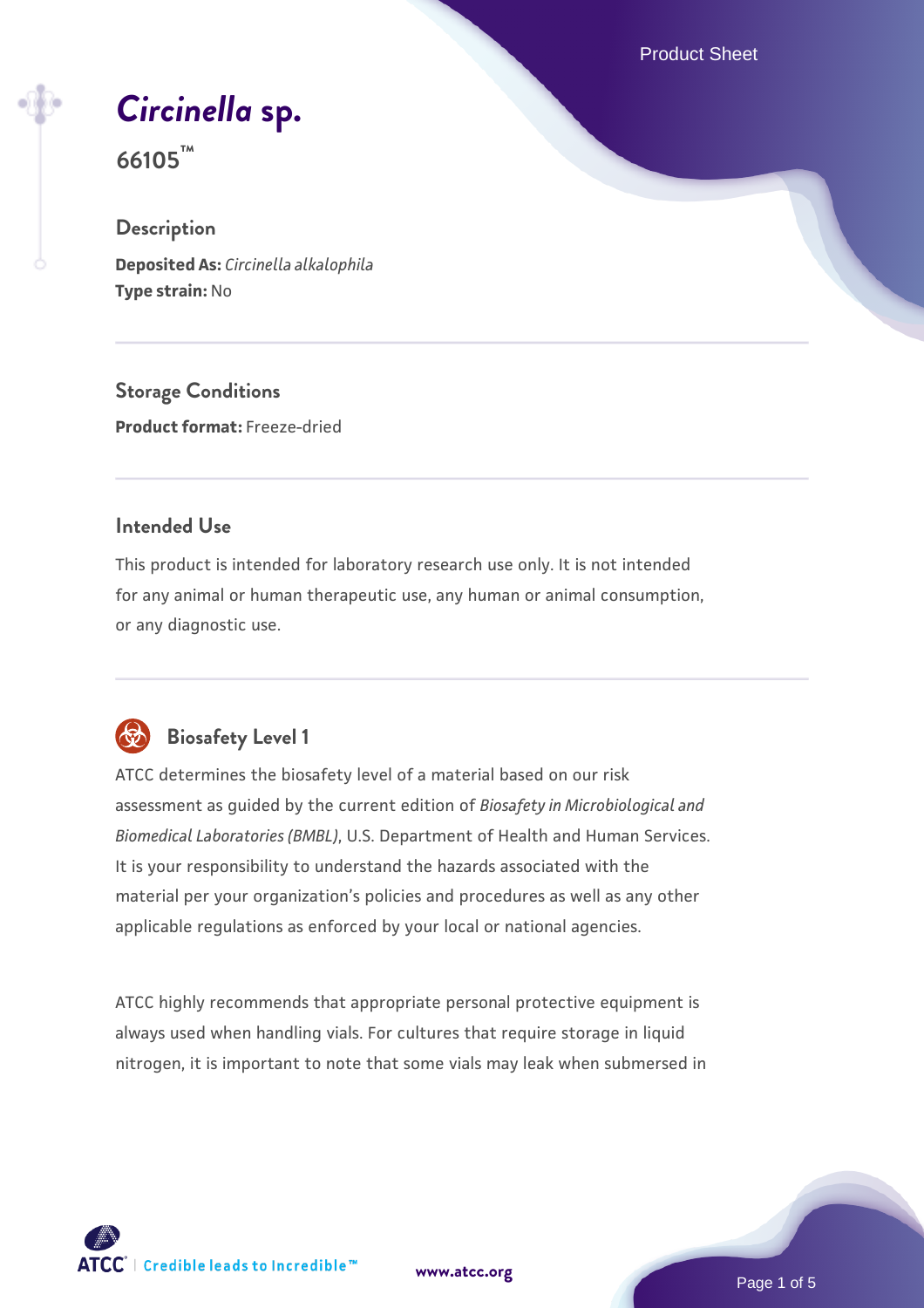liquid nitrogen and will slowly fill with liquid nitrogen. Upon thawing, the conversion of the liquid nitrogen back to its gas phase may result in the vial exploding or blowing off its cap with dangerous force creating flying debris. Unless necessary, ATCC recommends that these cultures be stored in the vapor phase of liquid nitrogen rather than submersed in liquid nitrogen.

## **Certificate of Analysis**

For batch-specific test results, refer to the applicable certificate of analysis that can be found at www.atcc.org.

#### **Growth Conditions**

**Medium:**  [ATCC Medium 336: Potato dextrose agar \(PDA\)](https://www.atcc.org/-/media/product-assets/documents/microbial-media-formulations/3/3/6/atcc-medium-336.pdf?rev=d9160ad44d934cd8b65175461abbf3b9) **Temperature:** 24°C

## **Material Citation**

If use of this material results in a scientific publication, please cite the material in the following manner: *Circinella* sp. (ATCC 66105)

#### **References**

References and other information relating to this material are available at www.atcc.org.

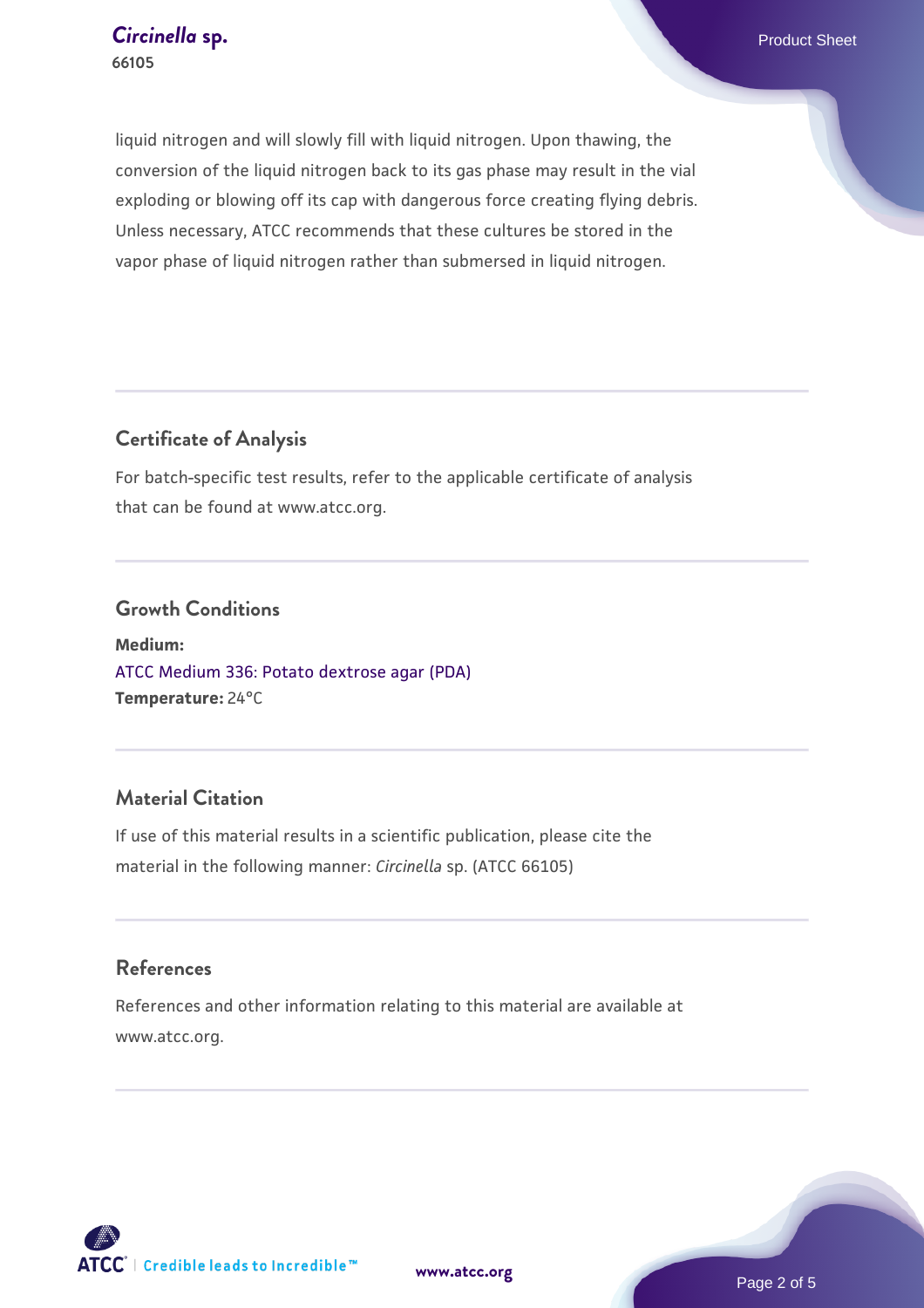## *[Circinella](https://www.atcc.org/products/66105)* [sp.](https://www.atcc.org/products/66105) **Product Sheet**

**66105**

#### **Warranty**

The product is provided 'AS IS' and the viability of ATCC® products is warranted for 30 days from the date of shipment, provided that the customer has stored and handled the product according to the information included on the product information sheet, website, and Certificate of Analysis. For living cultures, ATCC lists the media formulation and reagents that have been found to be effective for the product. While other unspecified media and reagents may also produce satisfactory results, a change in the ATCC and/or depositor-recommended protocols may affect the recovery, growth, and/or function of the product. If an alternative medium formulation or reagent is used, the ATCC warranty for viability is no longer valid. Except as expressly set forth herein, no other warranties of any kind are provided, express or implied, including, but not limited to, any implied warranties of merchantability, fitness for a particular purpose, manufacture according to cGMP standards, typicality, safety, accuracy, and/or noninfringement.

#### **Disclaimers**

This product is intended for laboratory research use only. It is not intended for any animal or human therapeutic use, any human or animal consumption, or any diagnostic use. Any proposed commercial use is prohibited without a license from ATCC.

While ATCC uses reasonable efforts to include accurate and up-to-date information on this product sheet, ATCC makes no warranties or representations as to its accuracy. Citations from scientific literature and patents are provided for informational purposes only. ATCC does not warrant that such information has been confirmed to be accurate or complete and the customer bears the sole responsibility of confirming the accuracy and completeness of any such information.

This product is sent on the condition that the customer is responsible for and assumes all risk and responsibility in connection with the receipt, handling,

**[www.atcc.org](http://www.atcc.org)**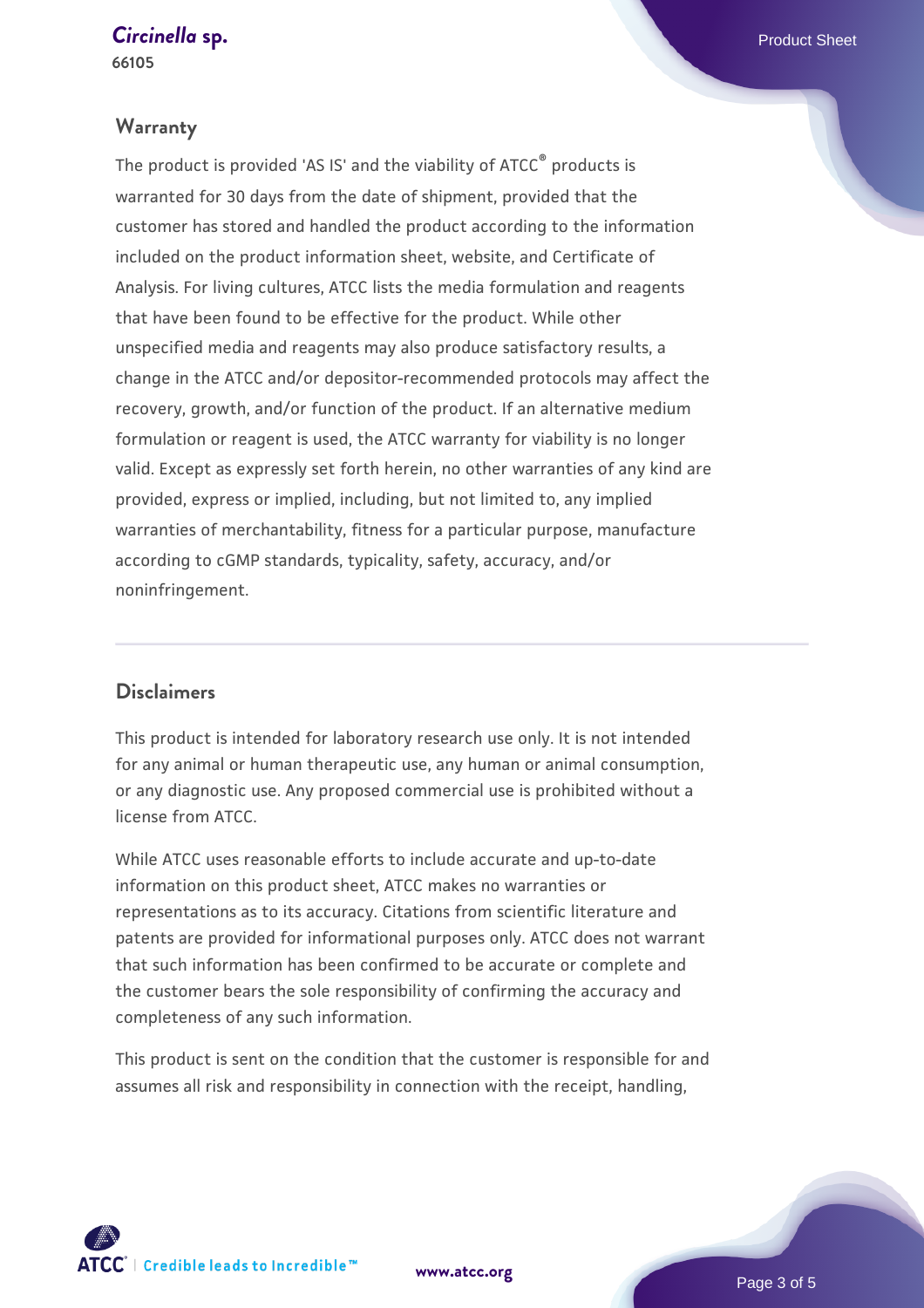storage, disposal, and use of the ATCC product including without limitation taking all appropriate safety and handling precautions to minimize health or environmental risk. As a condition of receiving the material, the customer agrees that any activity undertaken with the ATCC product and any progeny or modifications will be conducted in compliance with all applicable laws, regulations, and guidelines. This product is provided 'AS IS' with no representations or warranties whatsoever except as expressly set forth herein and in no event shall ATCC, its parents, subsidiaries, directors, officers, agents, employees, assigns, successors, and affiliates be liable for indirect, special, incidental, or consequential damages of any kind in connection with or arising out of the customer's use of the product. While reasonable effort is made to ensure authenticity and reliability of materials on deposit, ATCC is not liable for damages arising from the misidentification or misrepresentation of such materials.

Please see the material transfer agreement (MTA) for further details regarding the use of this product. The MTA is available at www.atcc.org.

## **Copyright and Trademark Information**

© ATCC 2021. All rights reserved.

ATCC is a registered trademark of the American Type Culture Collection.

### **Revision**

This information on this document was last updated on 2021-05-19

## **Contact Information**

ATCC 10801 University Boulevard Manassas, VA 20110-2209 USA